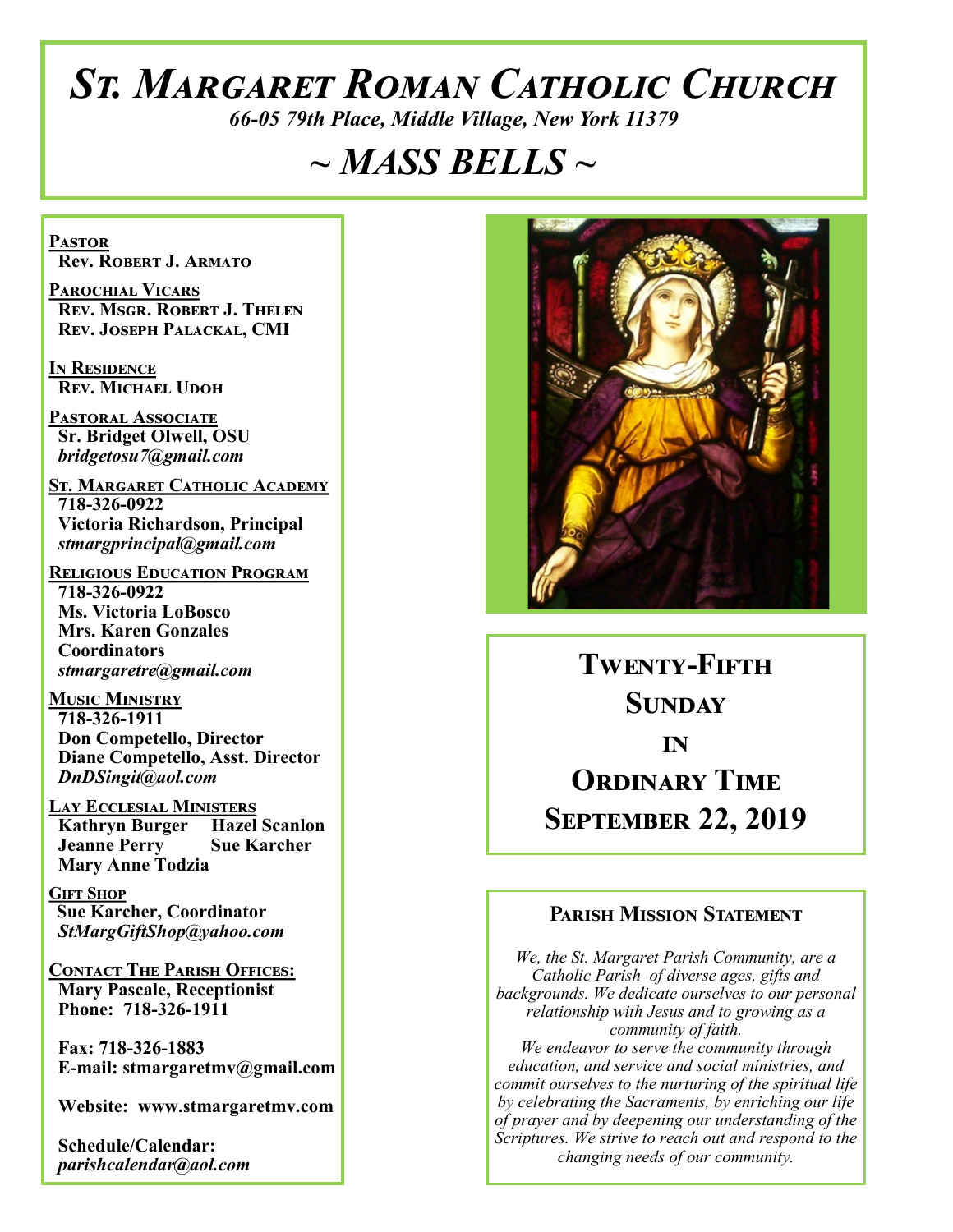## *MASSES FOR THE WEEK*

| SUN.<br>7:30<br>9:00           | <b>SEPTEMBER 22 - TWENTY-FIFTH</b><br><b>SUNDAY IN ORDINARY TIME</b><br><b>Rudolf Kropf</b><br>Il Popolo della Parocchia/Vincenza, Mariano e                |
|--------------------------------|-------------------------------------------------------------------------------------------------------------------------------------------------------------|
| 10:30<br><b>NOON</b><br>5:00PM | Salvatore Palmeri/Maria Curatolo<br><b>Frank Fischetti</b><br>Martin & Charlotte Wintergerst<br>Edward H. & Ellen T. Morrissey                              |
| MON.                           | SEPTEMBER 23 - ST. PIO OF<br><b>PIETRELCINA</b>                                                                                                             |
| 7:00<br>9:00                   | <b>Preston Stockman</b><br><b>Welfare of Carol Rubin</b>                                                                                                    |
| TUE.<br>7:00<br>9:00           | <b>SEPTEMBER 24 - WEEKDAY</b><br>Leonarda Asaro Falco<br><b>Patrick Fisher</b>                                                                              |
| WED.<br>7:00<br>9:00           | <b>SEPTEMBER 25 - WEEKDAY</b><br>Joseph Kresse<br><b>Marion Hartmann</b>                                                                                    |
| THU.                           | <b>SEPTEMBER 26 - STS. COSMAS &amp;</b><br><b>DAMIAN</b>                                                                                                    |
| 7:00<br>9:00                   | Rev. Michael A. Carrano<br><b>Elizabeth Nohilly</b>                                                                                                         |
| FRI.                           | <b>SEPTEMBER 27 - ST. VINCENT</b><br><b>dePAUL</b>                                                                                                          |
| 7:00<br>9:00                   | <b>David Caldwell</b><br>Leonarda Asaro Falco                                                                                                               |
| SAT.                           | <b>SEPTEMBER 28 - STS. WENCESLAUS</b><br><b>&amp; LAWRENCE RUIZ</b>                                                                                         |
| 9:00                           | Collective: Millie & Jerry Calabrese/<br>Anthony LoPresti/                                                                                                  |
| 5:00PM                         | Maria Canalini                                                                                                                                              |
| SUN.                           | <b>SEPTEMBER 29 - TWENTY-SIXTH</b><br><b>SUNDAY IN ORDINARY TIME</b>                                                                                        |
| 7:30<br>9:00                   | Katherine Richardson<br>Filippo e Maria Curatolo/Sara Como/Rosa<br>e Giorgio Liguori/Saverio e Vincenzina Bosco/<br>Saverio Bosco/Carmela e Maria Schinina/ |
| 10:30<br><b>NOON</b><br>5:00PM | People of the Parish<br>Jorge Bonilla<br><b>Carl Dokter</b>                                                                                                 |

#### **MASSES and MEMORIALS**

 **There still are many 2019 Masses and memorials available for your intentions. Please visit the Rectory Offices to make your requests.**

 **The 2020 Mass book will open on Tuesday, October 1 from 9am to 12Noon in the Parish Hall. Masses will be available in the Rectory on that date after 1:00pm.**

## **PARISH INFORMATION**

**Rectory Office Hours Monday - Friday - 9 am to Noon, and 1 pm to 5pm Tuesday & Wednesday evenings 5-7pm Saturday - by appointment Sunday - closed**

**CONFESSIONS** - Saturday, 4-4:45 pm or by appointment with a priest.

**NOVENA** to Our Lady of the Miraculous Medal Mondays after the 9am Mass.

**BAPTISMS** take place on the 1st and 3rd Sundays of the month. Please call the rectory for an appointment and to register your child.

**WEDDINGS MUST** be scheduled at least six months in advance by appointment with a priest or a deacon. Please call the rectory office. For marriage preparation information visit www.pre-cana.org.

**THE ENGLISH CHOIR** rehearses on Tuesday, at 7 pm in the Church. Tenors and baritones needed!

**IL CORO ITALIANO** prattica ogni Domenica prima della Messa Italiana.

**THE YOUTH CHOIR** rehearses on Thursday, from 6-7 pm in the Church. For more info, DnDsingit@aol.com

**BOY SCOUT TROOP #119** meets on Tuesdays from 7:15-9 pm in the Parish Hall. New members are welcome, age 10 1/2 & up. Call Mr. Krzewski, 718-894-4099.

**CUB PACK #119** meets on Mondays from 7-8:30 pm in the Parish Hall. New members welcome, age 6 to 10-1/2. Call Mr. Krzewski, 718-894-4099.

**SENIOR CITIZENS** meet every Wednesday at 12 Noon in the Parish Center.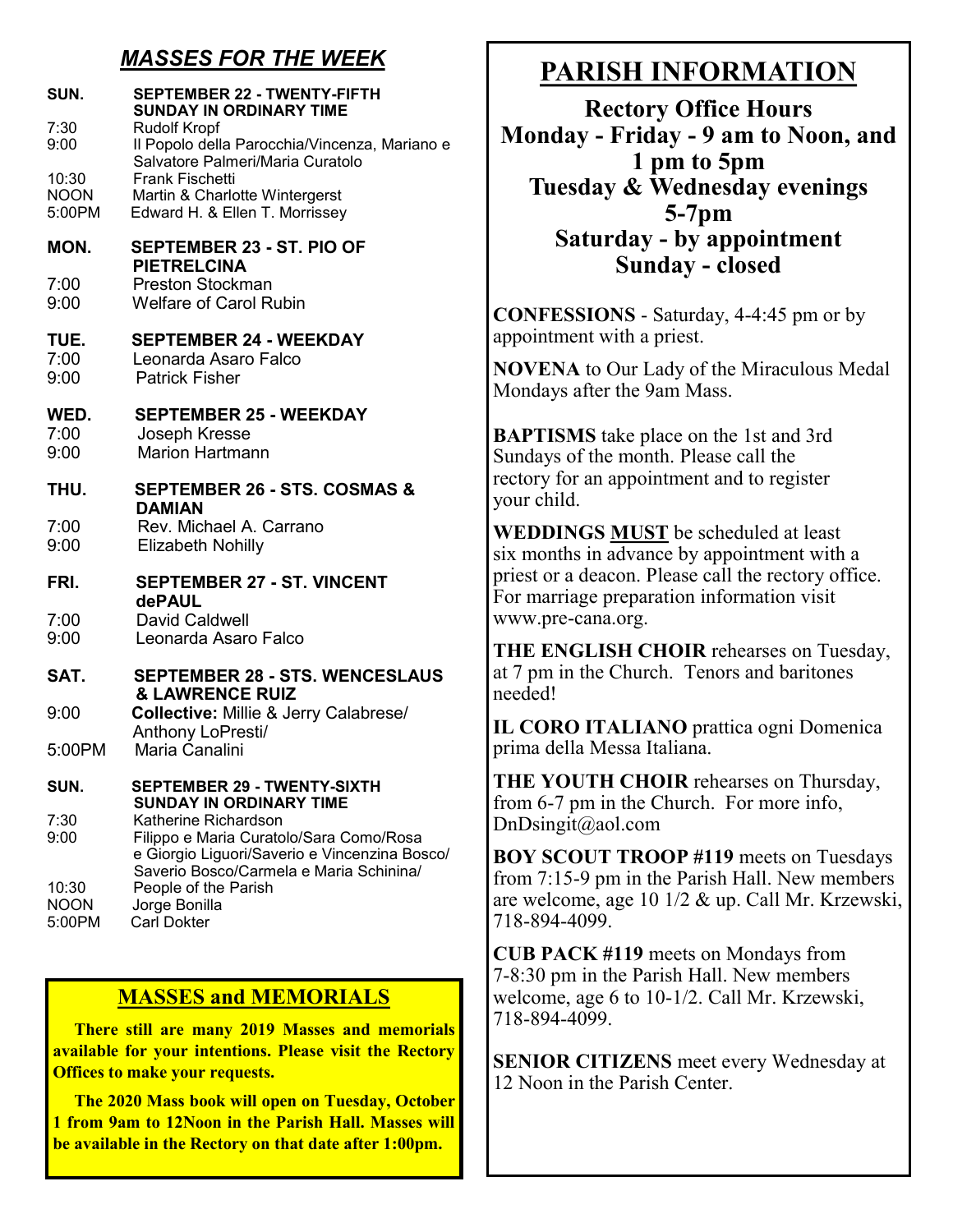# PLEASE PRAY FOR OUR SICK

Karen Guarascio, Connie Faccibene, Linda Frazier, Cari Ann Falk-LoBello, Glen Falk, Ronald Frazier, Robert Sabini, Lee Falk, Scott White, Baby McKinley Kelleher, Sean Harrison, Justin James Quirke, Elizabeth Ott, John Wert, Mary Harrison, John Murphy, Anne McGinnis, Richard Santangelo, Norma Voyer, Vicky Turato, Julio Pelaez, Maritza Gutierrez, Graciela Mora, Cindy Mulore, Salvatore Tuttolomondo, Gloria Mojica, Gloria Pemaj, Anne Gorian, Allen McConville, Joseph Simon, Jack Marchindiondo, The Scaturro Family, Joseph Siano, Louis Pitelli, Marion Caracciola, Vita Mazzola, Giovanni Campo, Edward Stoltzenberg, Louis Pittelli, James Graff, Carol Arevalo, Immaculate Marge D'Elia, Jim O'Friscoll, Mary Rigovich, Matteo Sabini, Bob Biolsi,

*The names will remain for 3 months, please call 718-326-1911 and ask for continued prayers.*

#### **Prayer Requests**

**Pray for vocations to the Priesthood and Religious Life. Please pray for our men and women from our Parish serving in the defense of our country: Lt. Col. Thomas Frohnhoefer Sgt. Robert A. Domenici** 



#### *WE RECALL OUR BELOVED DECEASED*

*Especially, Giulia Caruana, Iole Colalella, May they rest in Christ's Peace!*

## **MEMORIALS**

### *WINE & HOST THIS WEEK*

*are offered in memory of Maria Curatolo at the request of Ada Bajlo.* 

### *ALTAR CANDLES THIS WEEK*

*are offered in memory of Elvira DiFiore at the request of Dinese Aiello.*



## **SAINT PADRE PIO SEPTEMBER 23**

#### **TODAY'S READINGS**

 *Twenty-Fifth Sunday in Ordinary Time*  Am 8:4-7 Ps 113:1-2, 4-6, 7-8  $1$  Tm  $2:1-8$ Lk 16:1-13 or 16:10-13

### **READINGS FOR THE WEEK**

| Monday:    | Ezr $1:1-6$<br>Ps 126:1b-2ab, 2cd-3,<br>$4-5, 6$<br>$Lk$ 8:16-18       |
|------------|------------------------------------------------------------------------|
| Tuesday:   | Ezr 6:7-8, 12b, 14-20<br>Ps 122:1-2, 3-4ab,<br>$4cd-5$<br>Lk 8:19-21   |
| Wednesday: | Ezr 9:5-9; Tb 13:2, 3-4a,<br>$4$ befghn, $7-8$<br>$Lk$ 9:1-6           |
| Thursday:  | $Hg 1:1-8$<br>Ps 149:1b-2, 3-4, 5-6a,<br>9b<br>$Lk$ 9:7-9              |
| Friday:    | $Hg 2:1-9$<br>$Ps$ 43:1, 2, 3, 4<br>Lk 9:18-22                         |
| Saturday:  | Zec 2:5-9, 14-15a<br>Jer 31:10, 11-12ab, 13<br>Lk 9:43B-45             |
| Sunday:    | Am 6:1z, 4-7<br>Ps 146:7, 8-9, 9-10<br>$1$ Tm $6:11-16$<br>Lk 16:10-31 |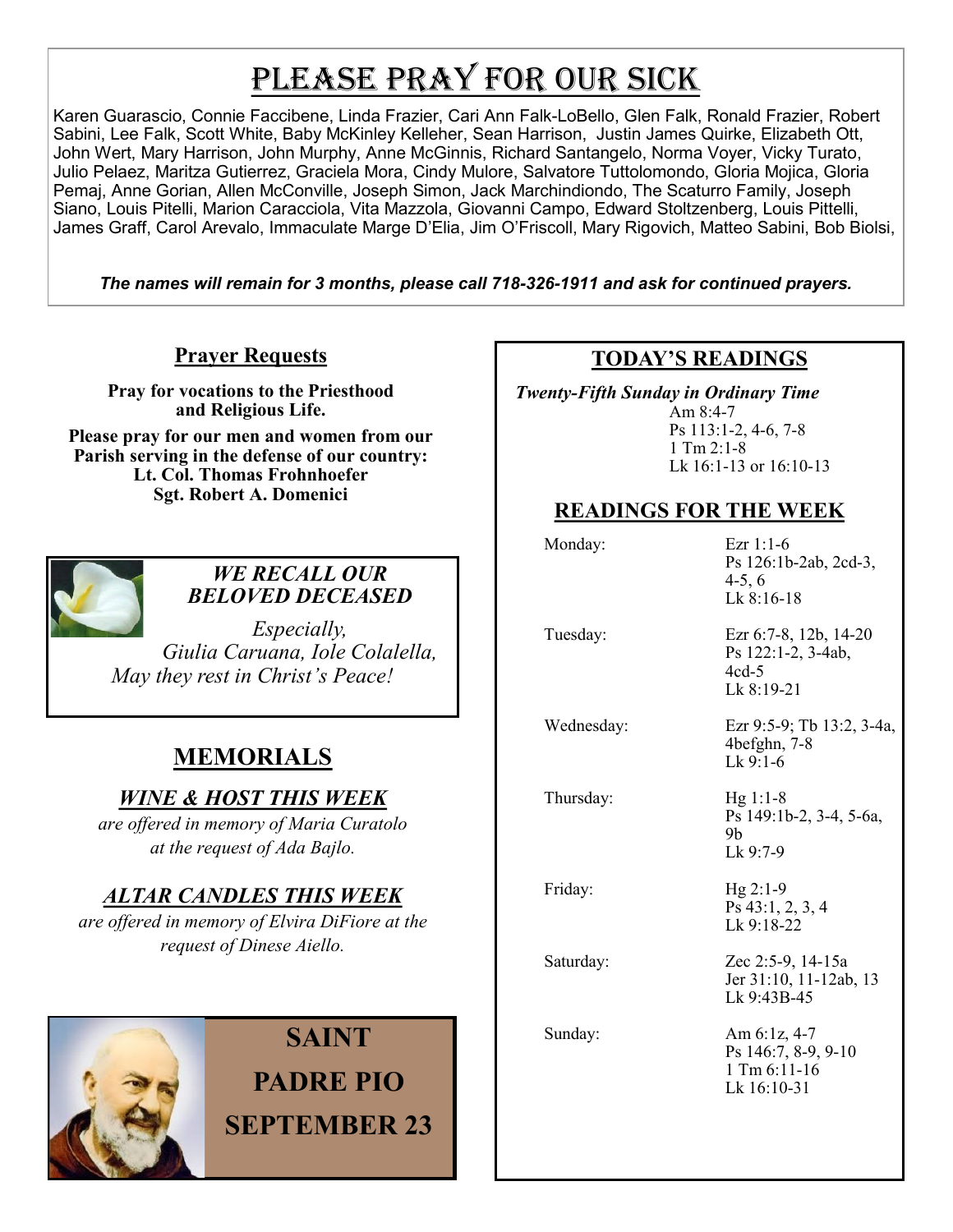

## **DEFENSIVE DRIVING COURSE**

will be given in St. Margaret Catholic Academy Library on Saturday, October 19, from 9:00am to 3:30pm

**THE COST:** \$45.00 per person

**THE BENEFITS:** 10% discount on liability and collision insurance for 3 years. Up to 4 points deducted from your driving record.

**CONTACT:** Sister Bridget at **718-326-1911** for more information or to register.

### **BLESSING OF ANIMALS**

in honor of St. Francis of Assisi will take place on Friday, October 4, at 3:30pm in the schoolyard. All are welcome!



## **PARISH REGISTRATION**

 Very often, people come to the Rectory asking for a certificate or letter attesting to their being active members of our Parish. That's hard for us to do, if there is no record of their being registered.

 All families worshiping here at St. Margaret's are encouraged to register with the Rectory Offices. All you have to do is complete the following information and drop it into the collection basket. We'll take it from there.

Name:

Address:

Phone  $\#$ :  $($ 

#### **RCIA (Rite of Christian Initiation for Adults)**

#### **Are you interested in the Catholic faith? Are you searching for**

- $\sim$  a deeper relationship with God?
- $\sim$  a sense of belonging in a faith community?
- $\sim$  a greater fulfillment of your mission in life?

#### **The RCIA process is a journey of faith through**

- $\sim$  the initial stages of asking and seeking study and discussions about Catholic teaching teaching and the way of life
- $\sim$  hearing the Gospel proclaimed and by faithful reflection and prayer
- $\sim$  a growing desire to love and serve others the sacraments of initiation: Baptism, Confirmation, Eucharist

#### **RCIA is for . . .**

- $\sim$  persons in need of Baptism
- $\sim$  persons baptized in another Christian tradition who desire to become Catholic
- $\sim$  persons baptized Catholic in need of First Communion and Confirmation

Classes begin in September. For information and/or to Register, call Sr. Bridget, **718– 326-1911** or e-mail **bridgetosustmarg@aol.com**

#### **HEALING IN THE CHURCH**

 Copies of Bishop Robert Barron's new book, *"Letter to a Suffering Church"*, are available in the church vestibule after Masses this weekend, while supplies last. It addresses the sex abuse problem and offers us hope for healing. *Donations of \$1 per copy to defray the cost would be appreciated and can be placed in the poor boxes.* 

 Copies also are being distributed to our Academy and Religious Education Program families. Above all, pray for the healing of the people who were abused and for the repentance and reformation of their abusers.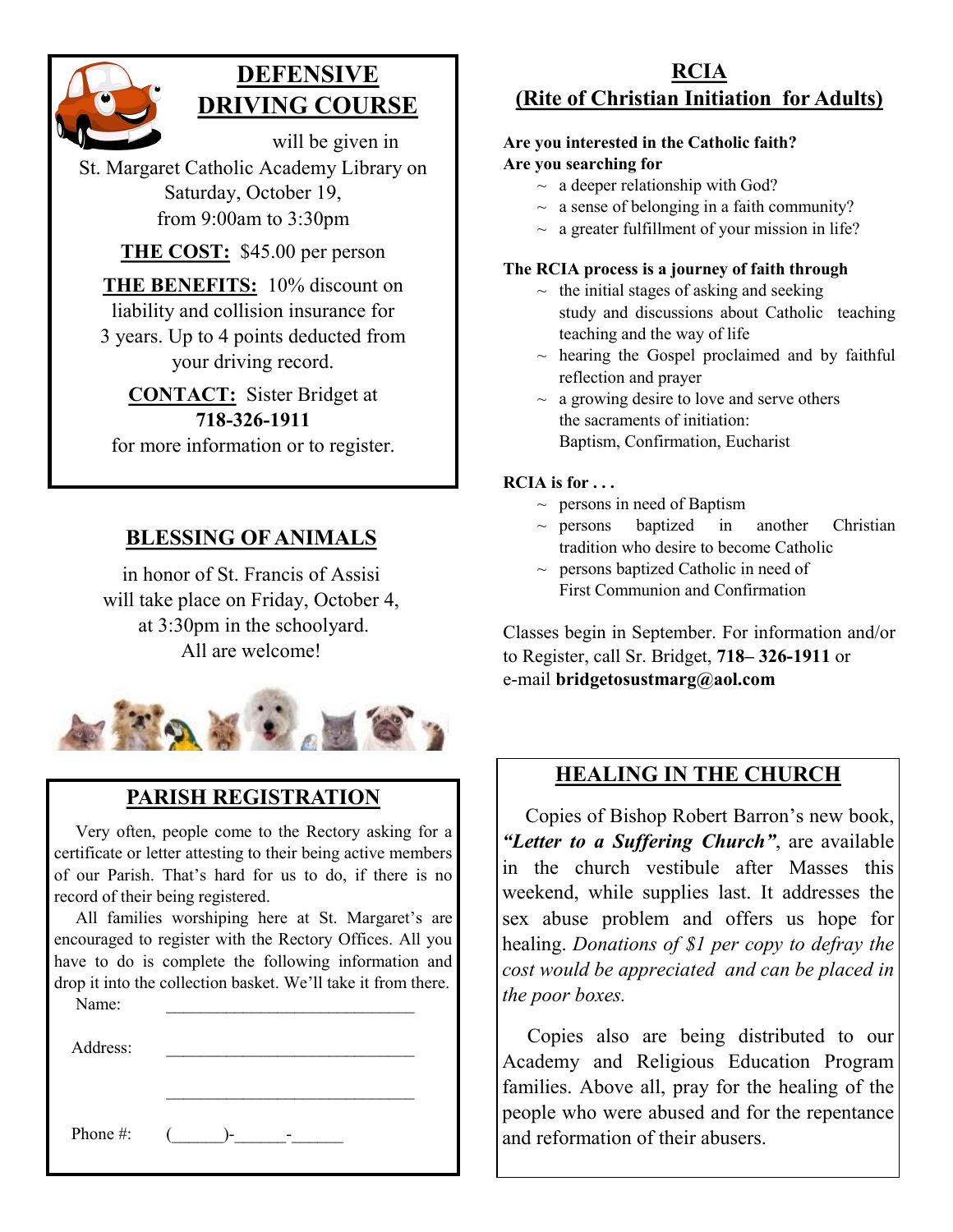## **St. Margaret Gift Shop**

Wednesdays, 12:00 - 4:00pm Saturdays, 4:00 - 5:00pm Sundays, 9:00am - 1:00pm

We have a selection of religious goods: Rosaries - Medals - Gifts Crucifixes - Statues - Bibles other books **AND MORE!**

If we don't have it, we'll try to get it for you. The Gift Shop is located in the rectory. Please use the red side door in the parking lot. If the door is closed, please knock.

Contact us: **StMargGiftShop@yahoo.com**



### **SAVE THE DATE ALL ARE WELCOME TO ST. MARGARET CATHOLIC ACADEMY'S 3rd ANNUAL COMEDY NIGHT**

Friday, September 27, 2019 **Doors open** at 7:00pm - **Showtime** at 8:15pm St. Margaret Parish Hall - 79th Place Advance tickets \$25 - BYOB and BYOS Contact SMCA office, **718-326-0922** or e-mail **stmargoffice@gmail.com** Mark your calendars don't miss a night of great fun and laughs!

## **ANNUAL CATHOLIC APPEAL**

 Our 2019 *Annual Catholic Appeal* is at **\$58,227** toward our goal of **\$65,897,** thanks to the **168** families who have pledged. We are at **88.4%** of our parish goal, with **\$7,670** to go!

 This is a **Parish effort.** Please donate as your means allow. Use the envelopes mailed to you or one available in church *to send your donation directly to the Appeals office.*

 **NO funds donated for this Campaign are used to pay for sex abuse lawsuits.** 

## **Monthly Memorial Mass**

 A **bi-lingual (English and Italian) memorial Mass with music** is celebrated each month for the repose of the souls of those who were buried from our church during the preceding month.

 While we no longer celebrate private memorial Masses, families who wish to have an annual or "month's mind" Mass offered for a loved one can join in this monthly celebration. Please contact the Rectory at 718-326-1911 to make the arrangements.

 **The next memorial Mass will be celebrated at 11:45 am Saturday October 12.** 



#### **THE ST. VINCENT FOOD PANTRY**

is located in the Convent 66-25 79th Place

#### **The Pantry is open every WEDNESDAY AND SATURDAY from 10:00 am to 12:00 Noon.**

*Our Food Pantry is in need of coffee, bottled juice, cooking oil, mayo, sugar, canned fruit, Chef Boy-ardee products. For more info, call Terry, 718-326-0811.*

*As always, thank you for your generosity!*

## **ST. JOHN'S HOSPITAL 10TH YEAR ANNIVERSARY REUNION**

 will take place on Saturday, October 5th from 1pm to 6pm in St. Margaret Parish Center. All St. John's employees are invited to come. The cost is \$45 per person which includes entertainment and a buffet luncheon.

 A Mass in St. Margaret Church at 12:00 Noon to honor present and absent St. John's Hospital Family employees will precede the luncheon. To ensure your place at the reunion, payment must be in advance of the function.

 For more information please contact Betty, **917-741-3956.**